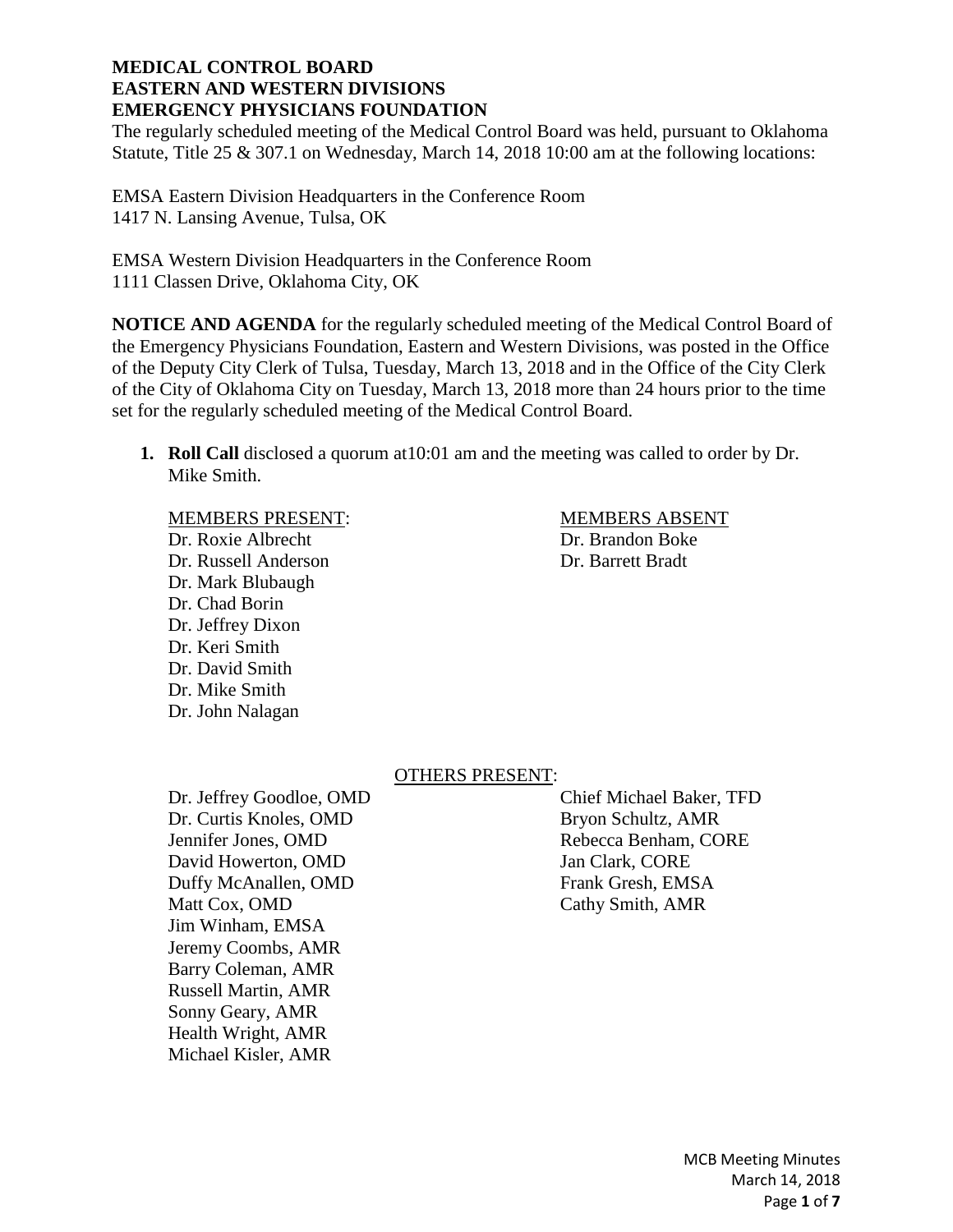### **2. Review and Approval of January 2018 MCB Meeting Minutes**

Dr. Roxie Albrecht Dr. Brandon Boke Dr. Russell Anderson Dr. Barrett Bradt Dr. Mark Blubaugh Dr. Chad Borin Dr. Jeffrey Dixon Dr. Keri Smith Dr. David Smith Dr. Mike Smith Dr. John Nalagan

MOTION: Dr. David Smith SECOND: Dr. Brandon Boke

Aye: ABSENT

# **3. EMSA President Report**

Mr. Winham gave compliance, late call graph, exclusion summary, and destination hospital reports for December 2017 and January 2018.

Mr. Winham stated that the December 2017 reports were the last that would include the cities of Warr Acres and Bethany.

Mr. Winham notified the MCB of a letter that was sent to American Medical Response in regards to being out of compliance for January 2018.

### **4. Medical Director Report**

Dr. Goodloe shared that the divert reports are posted for MCB physician review and asked that each MCB physician closely review the data for their represented hospital.

Dr. Goodloe shared that David Howerton, Dr. John Gallagher of Wichita and he gave a presentation at NAEMSP on EMS provider credentialing that received positive feedback. Dr. Goodloe briefed the Medical Control Board on the diligent work of the Airway Taskforce team that has been meeting regularly, reviewing research manuscripts and discussing the challenges in airways management. He explained that the group has identified numerous challenges and is moving forward with a goal for solutions to promote increased invasive airway management success.

Dr. Goodloe also shared that several individuals representing our EMS system presented at EMS Today 2018. Chief Michael Baker presented on the Tulsa CARES program, Oklahoma City Fire Major Greg Merrell presented on Swift Water Rescue, Dr. Knoles presented on Sepsis, and Dr. Goodloe presented on Cardiac Arrest Analytics, an Eagles Medical Director Panel, and Active Compression Decompression CPR.

> MCB Meeting Minutes March 14, 2018 Page **2** of **7**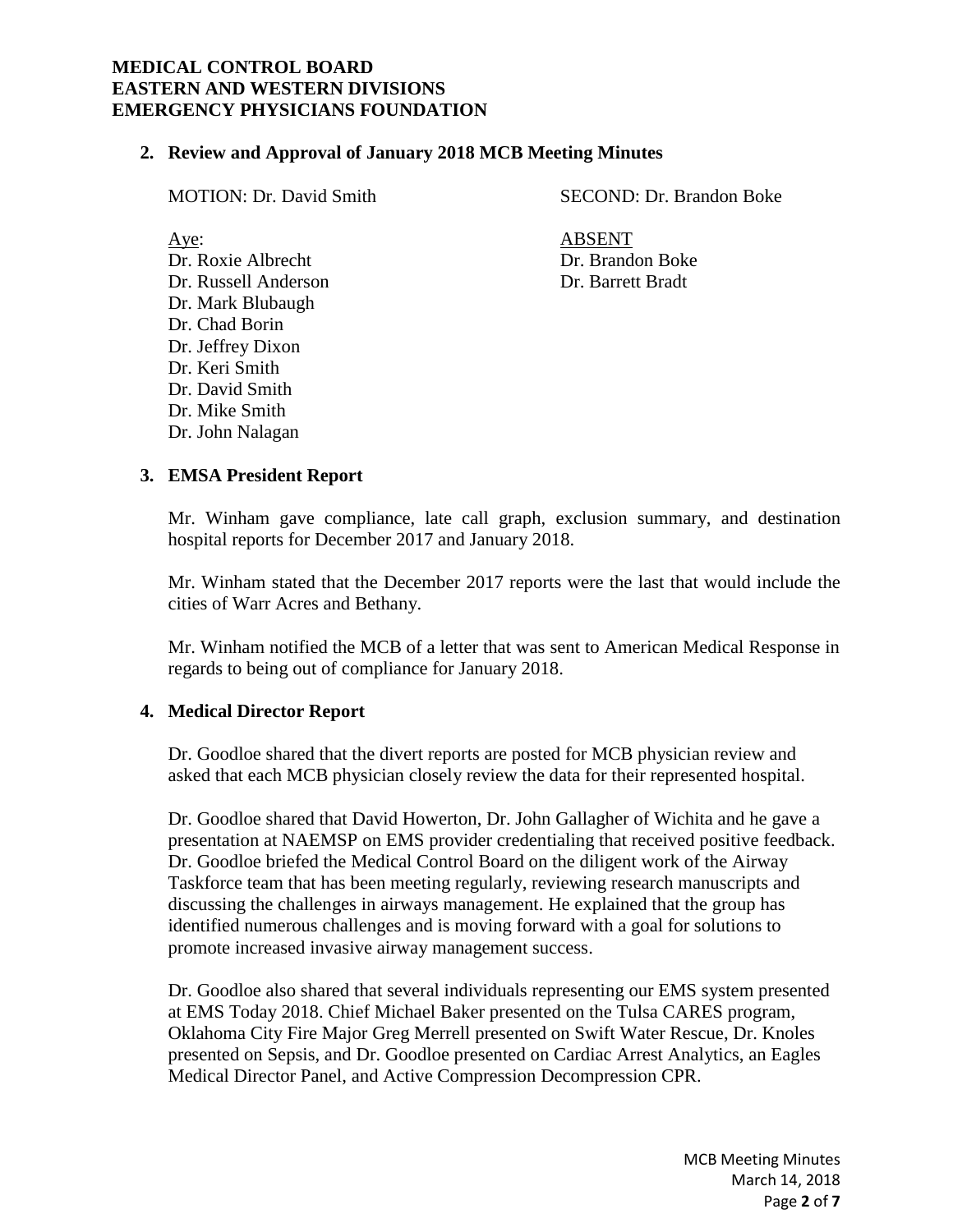Dr. Goodloe shared that he spoke at the EMS State of the Science XX/Gathering of Eagles Conference on Frequency of Protocol Changes and The Paradigm of Short Transport Times in Large, Urban EMS Systems. Both presentations challenged long held dogma with new data.

Dr. Goodloe reviewed for the MCB the EMS system demographics for calendar year 2017 as follows: 214,496 total calls, 157,008 transports for a 73% of total calls transported.

Dr. Goodloe shared that he worked with Frank Gresh on gathering data for his multiple conference presentations and was very appreciative of Frank.

Dr. Goodloe praised the OMD team for keeping "the wheels turning" as this time of year is very busy with agency and individual re-credentialing.

# **Assistant Medical Director Report**

Dr. Knoles shared that there is some increase in interfacility transports of critical pediatric patients and asked the Medical Control Board to provide any feedback regarding equipment, education, etc. that member physicians think would be important in meeting the needs for these transports.

# **5. Review and Approval of Protocols 3K, 3L, 4K, 14I, and 17B**

Dr Goodloe shared the following changes recommended to the MCB:

Protocol 3K: Non-Invasive Positive Pressure Ventilation (NIPPV) – Adult: 1. Titrate and Pressure Support (PS) and PEEP box was added to the NIPPV modes algorithm. 2. Step 3: Changing a Primary Parameter was updated to the new screen configuration.

Protocol 3L: Mechanical Ventilation – Adult: 1. Step 3: Changing a Primary Parameter was updated to the new screen configuration.

Protocol 4K: "Do Not Resuscitate" Advanced Directive Orders, Futility of Resuscitation, & Termination of Resuscitation – Adult & Pediatric: 1. Under the Termination of Resuscitation: An Office of the Medical Director paramedic serving in the roles of Director of Clinical Affairs or Director of Critical Care Analytics may be consulted for field termination of cardiac arrest resuscitation.

Protocol 14I: Interhospital Transfers: 1. On page 3 number 7. Infuse all alteplase from tubing by infusing saline through same tubing set following alteplase dose. Change: Remove the IV tubing connector from the bottle and attach it to a newly spiked bag of normal saline and re-start infusion at the previous rate used. This will ensure that the remainder of the alteplase is infused.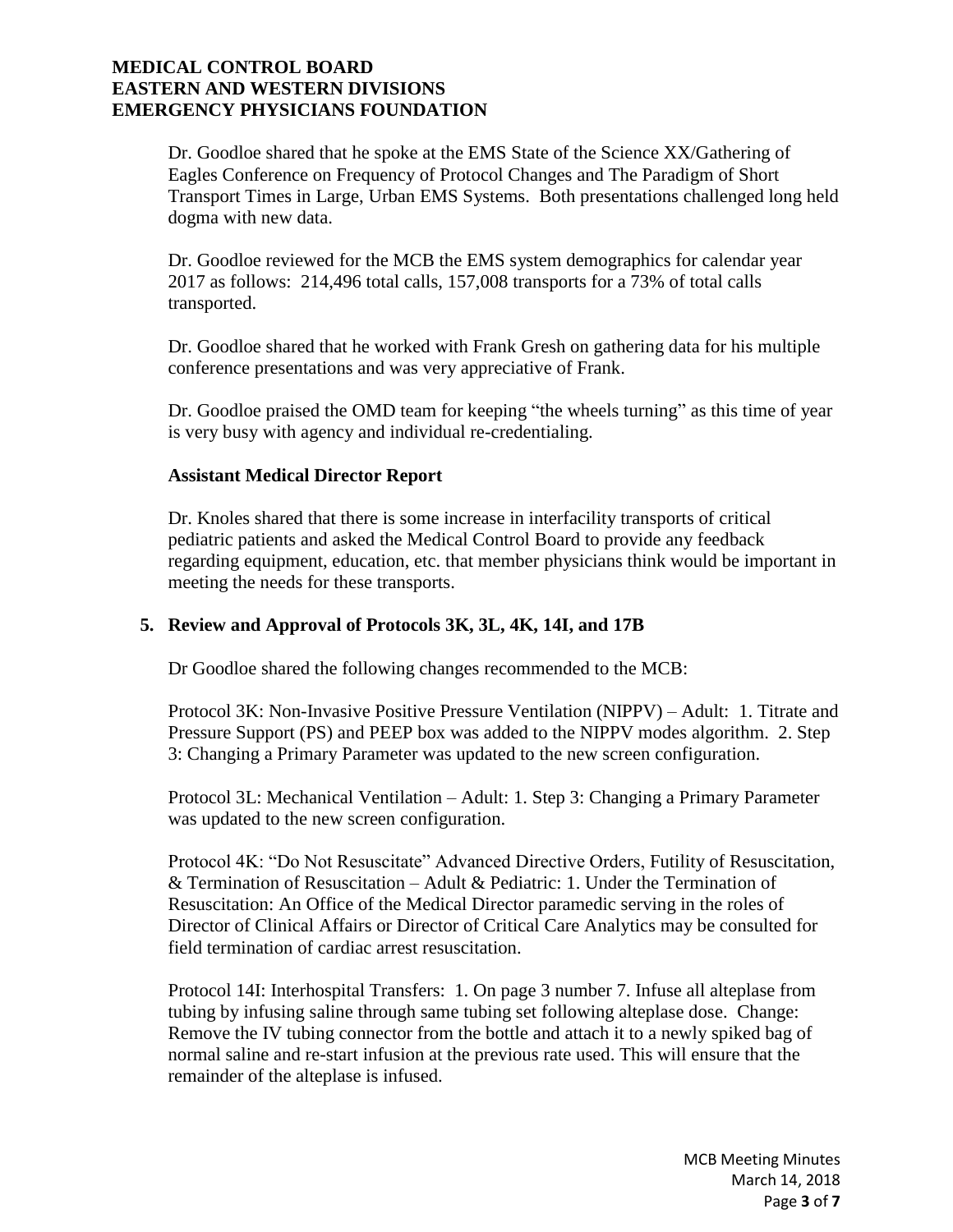Protocol 17B – Table: Categorization of Hospitals: Hillcrest South in Tulsa Adult Stroke categorization has changed from a Level III to Level II. Added under Specialty Hospitals, Healthcare Facilities, and Additional Service Capabilities: 1. Center for Orthopedic Reconstruction & Excellence (CORE) Jenks 2. Oklahoma Surgical Hospital (OSH) Tulsa 3. Tulsa Spine & Specialty Hospital (TSSH) These 3 facilities have special criteria for transports. A. Chief complaint/assessed condition needs to be primarily related to upcoming or recent surgery B. To be within 7 days' pre-surgery or within 30 days' postsurgery C. Patient's surgeon or on-call surgeon has been contacted and agreed to accept D. Once the EMSA Communications Center has paged the surgeon, we'll only allow 10 mins for a return call to expedite scene times and during that time a Plan B destination should be worked out. The patient can still be packaged for transport etc, brought to ambulance etc. E. Stable assigned 4. Integris Lakeside Women's Hospital OKC for stable assigned patients

Dr. Mike Smith expressed a concern with medics having to wait to speak to a physician to get acceptance at surgical specialty hospitals as this time could be as long as 20-30 minutes. Dr. Goodloe shared that Dr. Mike Smith's concern would be addressed in training to not wait 20-30 minutes. 10 minutes maximum is a reasonable time and we will communicate with the facilities that there is a requirement for a timely callback to get acceptance of patients. Dr. Mike Smith asked "Would it be up to the patient to have the number to give to the medic to contact the facility and surgeon?" Dr. Goodloe stated that a statement will be added to the protocol to that effect. Dr. Albrecht expressed concerns not going to an acute care hospital with involved surgeons supposedly also having privileges at these acute care facilities. Dr. David Smith questioned why Norman Regional is categorized as a Level IV Trauma center. Dr. David Smith asked for Protocol 17B to be brought back to the May 2018 MCB meeting for further edits regarding Norman Regional.

Aye: ABSENT Dr. Roxie Albrecht Dr. Brandon Boke Dr. Russell Anderson Dr. Barrett Bradt Dr. Mark Blubaugh Dr. Chad Borin Dr. Jeffrey Dixon Dr. Keri Smith Dr. David Smith Dr. Mike Smith Dr. John Nalagan

MOTION: Dr. Chad Borin SECOND: Dr. Jeff Dixon

MCB Meeting Minutes March 14, 2018 Page **4** of **7**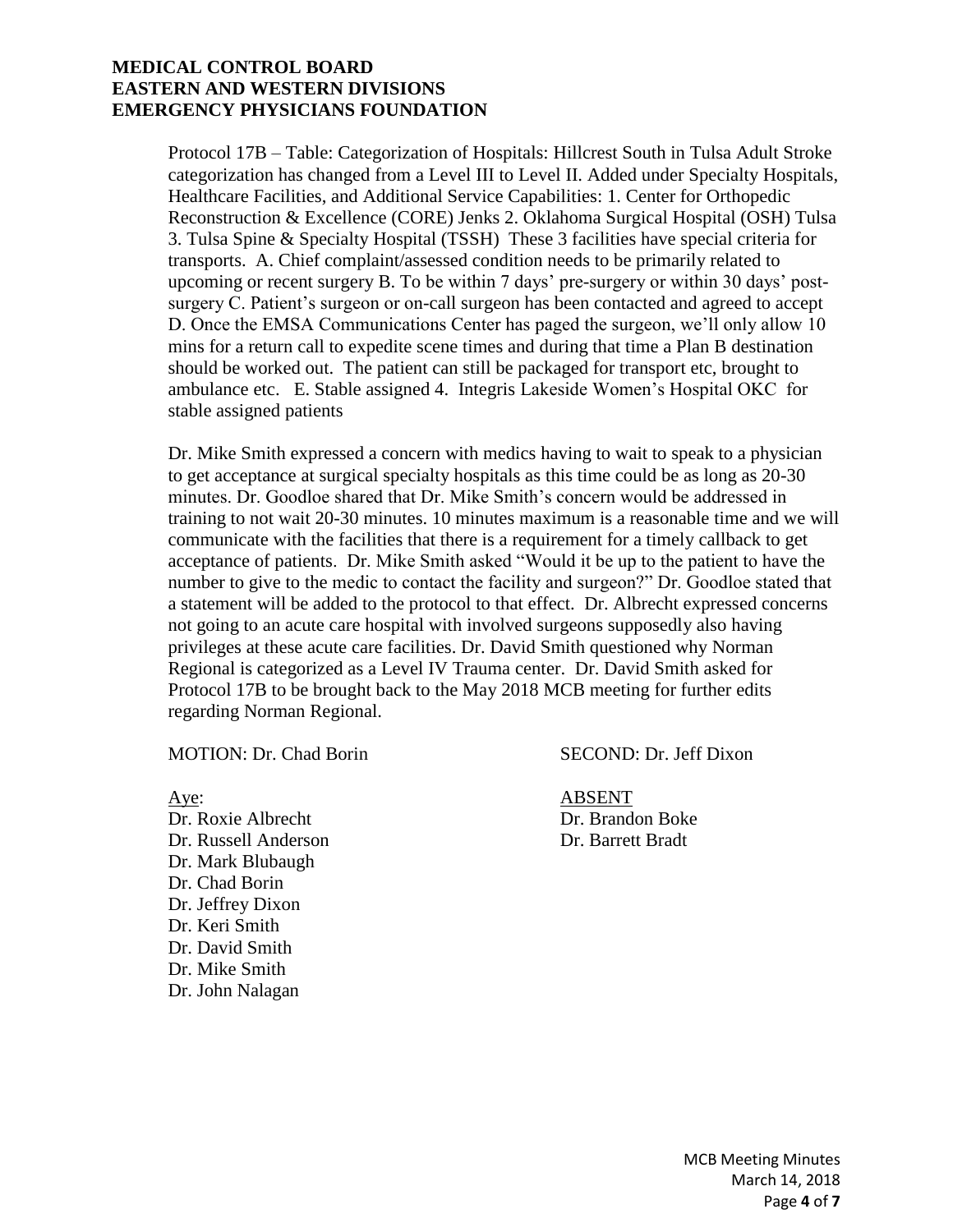# **6. Review and Approval of CAP I.11 Policy**

Dr. Goodloe shared the OMD Clinical Administrative Policy (NEW) Hospital Medical Services Capacity Overload Temporary Alterations to Clinical Standards General Orders This policy was created to allow the Medical Director or his/her designee to suspend emergency department divert until the EMS-hospital system interface dynamics have "normalized" in the judgement of the Medical Director.

MOTION: Dr. David Smith SECOND: Dr. Chad Borin

Aye: ABSENT Dr. Roxie Albrecht Dr. Brandon Boke Dr. Russell Anderson Dr. Barrett Bradt Dr. Mark Blubaugh Dr. Chad Borin Dr. Jeffrey Dixon Dr. Keri Smith Dr. David Smith Dr. Mike Smith Dr. John Nalagan

#### **7. Review and Approval of EMR Inspection Form**

Disposable CPAP, specified brand/device, was added for Fire Department agencies.

MOTION: Dr. Chad Borin SECOND: Dr. Russell Anderson

Aye: ABSENT Dr. Roxie Albrecht Dr. Brandon Boke Dr. Russell Anderson Dr. Barrett Bradt Dr. Mark Blubaugh Dr. Chad Borin Dr. Jeffrey Dixon Dr. Keri Smith Dr. David Smith Dr. Mike Smith Dr. John Nalagan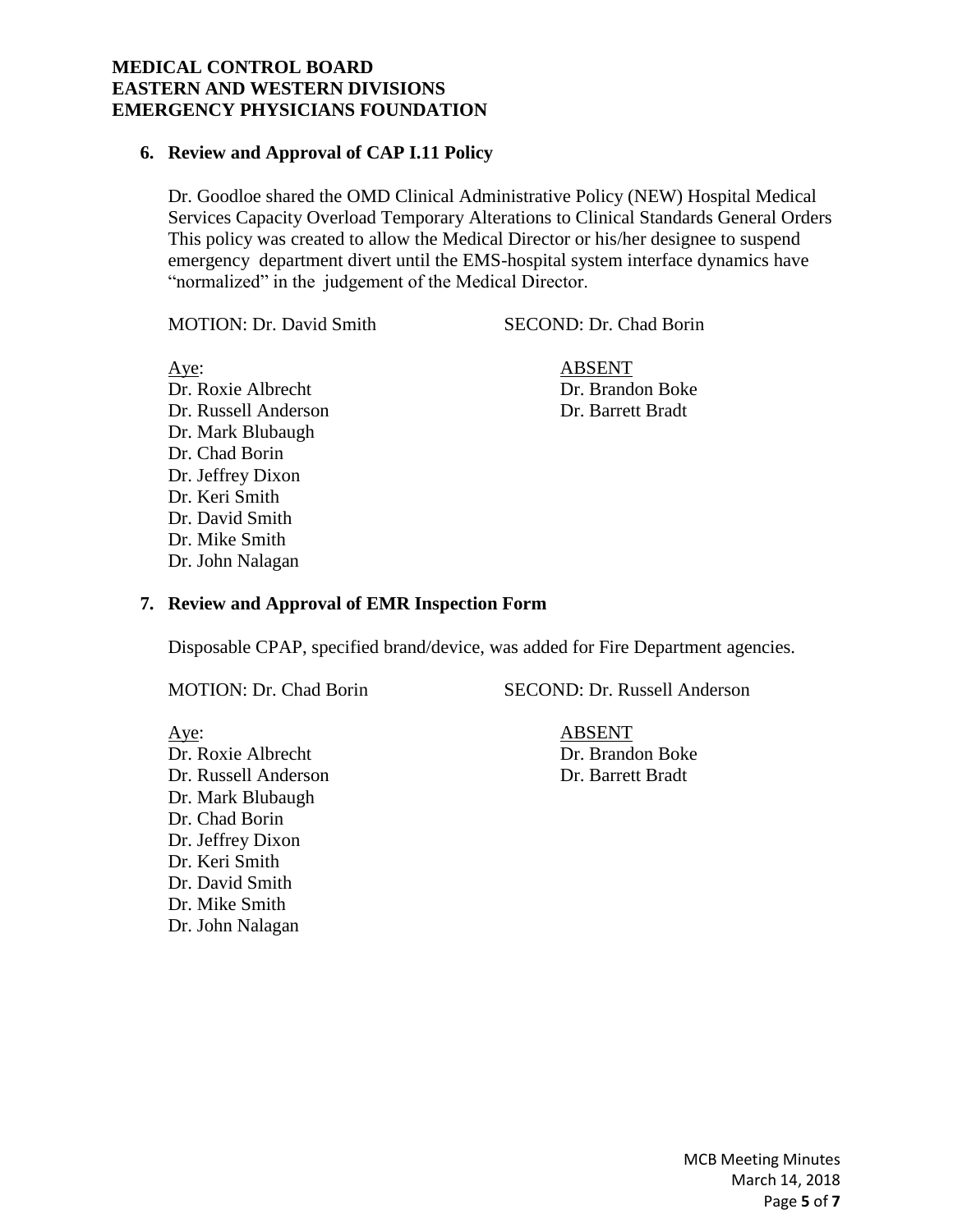### **8. Review and Approval of MPDS 07 Codes**

Dr Goodloe explained the changes to ambulance response priority for Fire/Explosion/Fire Standby 07 Codes as requested from the fire departments (change the ambulance response from a priority 2 to a priority 1). This is due to protection of our firefighters.

Dr. David Smith requested that all Omega responses be kept as a priority 2 response with the exception of the 2 explosion cards in Omega.

MOTION: Dr. Chad Borin SECOND: Dr. Keri Smith

Aye: ABSENT Dr. Roxie Albrecht Dr. Brandon Boke Dr. Russell Anderson Dr. Barrett Bradt Dr. Mark Blubaugh Dr. Chad Borin Dr. Jeffrey Dixon Dr. Keri Smith Dr. David Smith Dr. Mike Smith Dr. John Nalagan

# **9. Review and Approval of December 2017 and January 2018 MCB Financial Statements**

Jennifer Jones shared the financial statements. Deer Creek and Sand Springs Fire Departments have yet to turn in their CQI subsidy funds to our office. Dr. Goodloe explained that the legal fees for the year have already exceeded what we anticipated due to the EMSA lawsuit brought by the federal government. OMD personnel supplied MCB meeting minutes, MCB/OMD annual reports and information related to CQI cases as approved by the MCB legal counsel to Stephen Dean's attorney as required by law.

#### MOTION: Dr. Brandon Boke SECOND: Dr. Barrett Bradt

Dr. Roxie Albrecht Dr. Brandon Boke Dr. Russell Anderson Dr. Barrett Bradt Dr. Mark Blubaugh Dr. Chad Borin Dr. Jeffrey Dixon Dr. Keri Smith Dr. David Smith Dr. Mike Smith Dr. John Nalagan

Aye: ABSENT